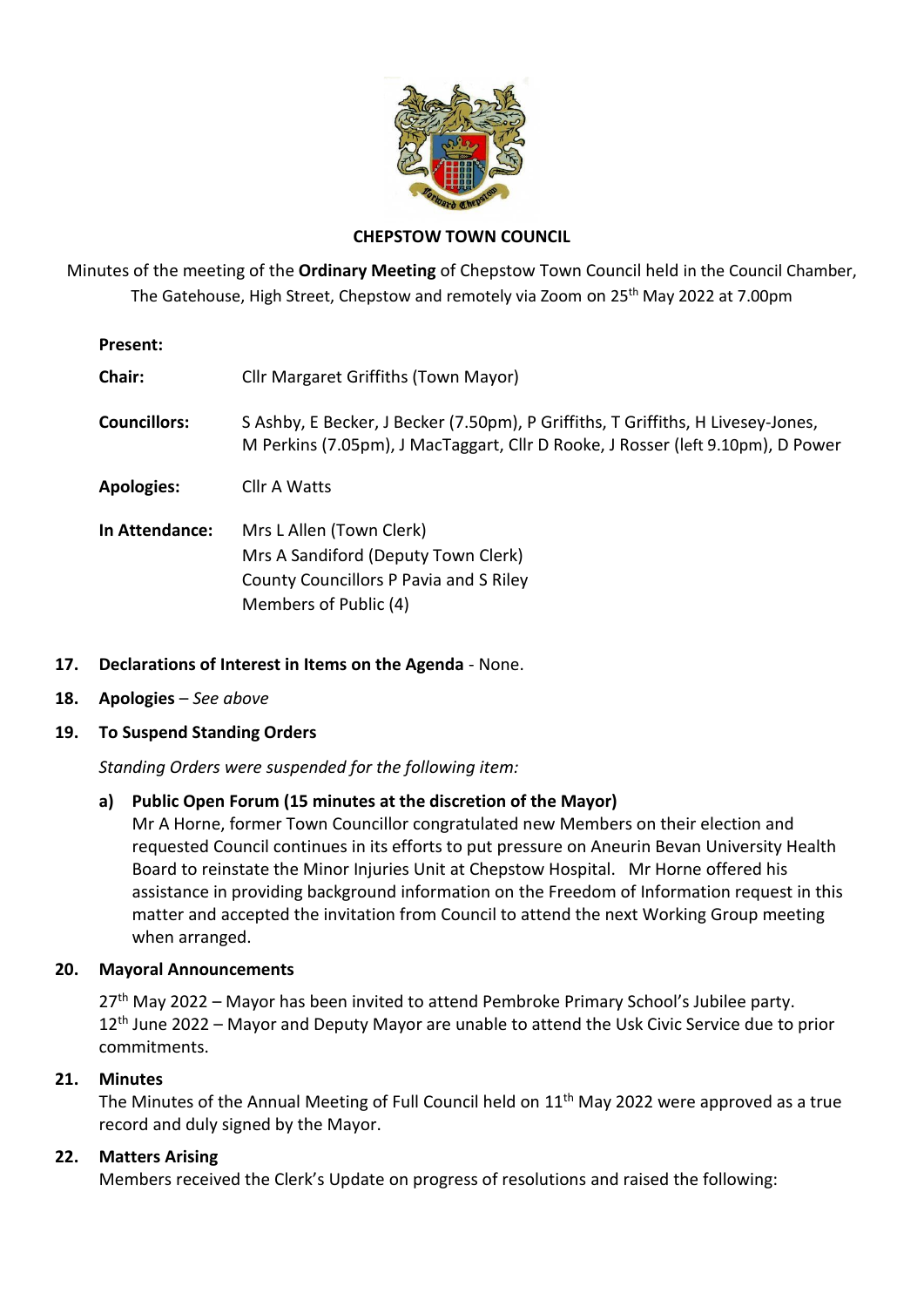**Min 67(j): Gloucester Hole –** Cllr Rooke advised arrangements to paint the Union Flag have been further delayed as the person assisting was no longer available – the Clerk to request if Severn Area Rescue Association (SARA) are able to assist in this matter.

**Min 85: Youth Council -** The Clerk to chase Monmouthshire County Council (MCC) Youth Workers to discuss representation.

**Min 202: Old Library Building –** The Clerk provided an update on the tenancy in this matter. It was agreed to defer this item to Finance, Policy & Audit Committee on 15<sup>th</sup> June 2022 for further consideration.

**Min 215(a): Planting a Tree for the Jubilee Project – It was agreed to defer this item to Environment** & Amenities Committee on 8<sup>th</sup> June 2022 for further consideration.

# **Min 9(ii) Committees and Working Party Membership**

Following his absence at the Annual Meeting Cllr D Rooke requested he be added to the Personnel Committee and Finance, Policy & Audit Committee.

# **RESOLVED:**

To appoint Cllr D Rooke to Personnel Committee and Finance, Policy & Audit Committee.

# **23. Committees**

- **a) Planning and Administration Committee**
	- i) Members received the minutes of the Planning and Administration Committee meeting held on 27th April 2022.

# **b) Personnel Committee Interview Panel**

ii) Members received an oral report on the recruitment process for the Administration Officer vacancy.

# **RESOLVED:**

To ratify the decision of the Interview Panel and appoint Rachel Dilley to the position of Administration Officer.

# **c) Working Party Updates**

Members received updates and considered recommendations/next steps from:

i) **Place Plan and Placemaking Plan** –Town Council's Place Plan, previously circulated to Members and MCC's Placemaking Plan was outlined and Members noted a meeting of the Placemaking Steering Group is not likely not take place until July 2022.

A discussion ensued on the Place Plan and it was suggested this document is held in abeyance until such time as the new Council has considered its plans for the next five years.

- ii) **Shopmobility/Disability** It was agreed to hold an early evening meeting of this working group at a date to be arranged and for Cllr Rooke to be added to the working group.
- iii) **Aims and Priorities Working Group** Members noted the arrangements for a workshop for all available Councillors to be held in the Council Chamber and via Zoom on Wednesday on 1<sup>st</sup> June 2022 at 7pm to gather ideas in order to set Council's aims and priorities for the next 5 years.

# **24. Co-option**

Members noted 6 vacancies on the Town Council following the recent elections and subsequent advice from MCC that '*the process is to be open and transparent and anyone who wishes to apply for a seat is able to do so. It's also important to have a clear process in place for deciding between candidates if you have more people come forward for seats than there are vacancies'.*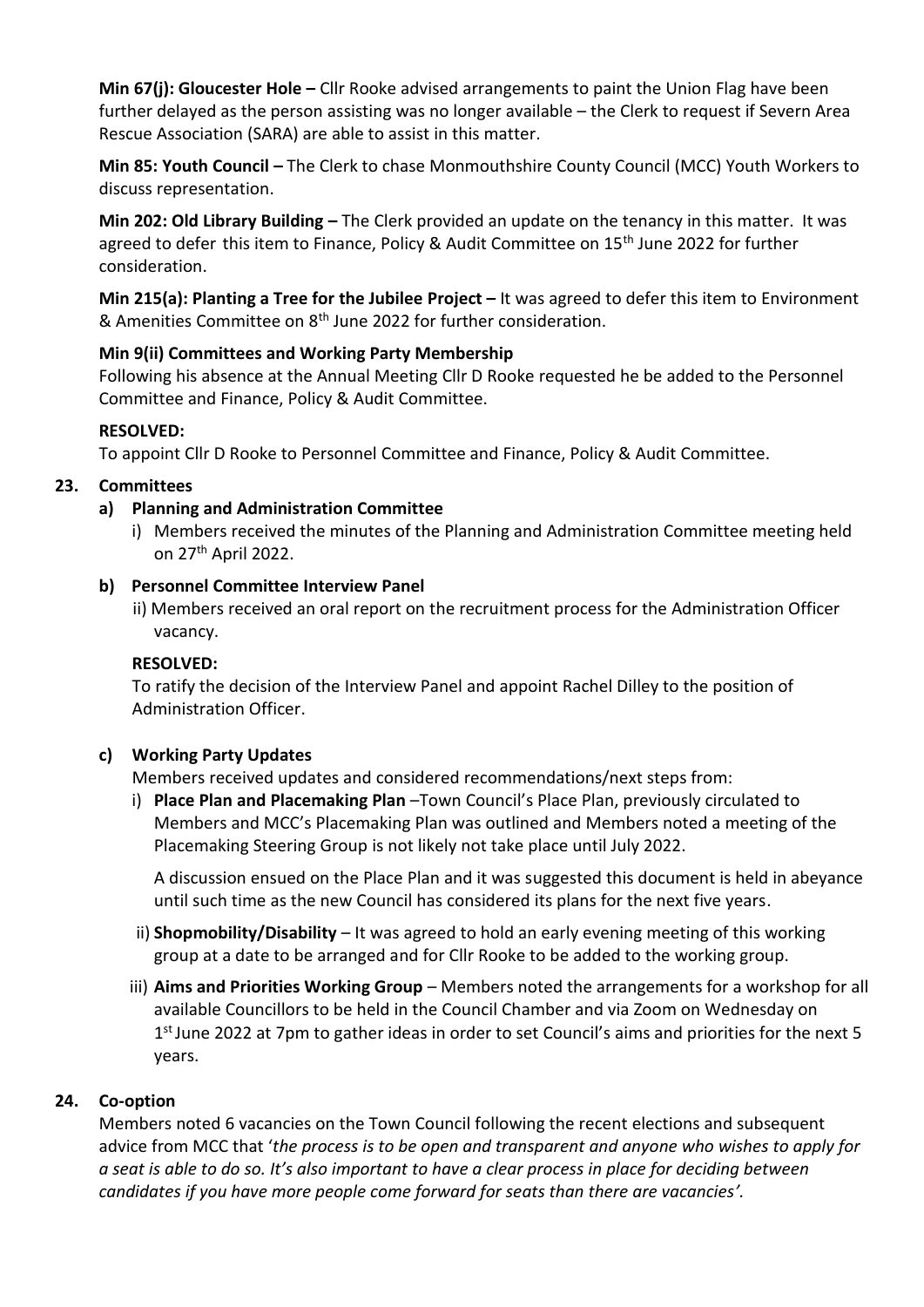Members considered Council's Co-Option Policy and requested a short statement of inclusivity is included in the intended Notice of Co-option. It was agreed to advertise the vacancies with a closing date of  $15<sup>th</sup>$  June in order to co-opt at the Ordinary Meeting on  $22<sup>nd</sup>$  June 2022.

### **RESOLVED:**

That Cllr Ashby provide the Clerk with a sentence of inclusivity to be added to the Notice of Co-option and include the Chepstow Community Facebook Page as an additional method of advertising.

### **25. One Voice Wales (OVW)**

a) Members received the overview of training modules available from One Voice Wales.

### **RESOLVED:**

That Members advise the Clerk with their availability for training modules via OVW.

b) Members considered dates to receive bespoke Code of Conduct training remotely.

### **RESOLVED:**

That the Clerk obtain Members' availability for 6<sup>th</sup> July and 20<sup>th</sup> July 2022 in order to book remote training for the Code of Conduct, if available.

c) Members noted two free training places available to each Council on core modules.

### **26. Monmouthshire County Council (MCC)**

#### **a) Business Resilience Forum**

There was no update from the Business Resilience Forum on the status of the High Street and Bulwark shopping areas*.*

#### **RESOLVED:**

That Cllr P Griffiths follows up the Business Resilience Forum with MCC in his capacity as County Councillor.

#### **b) 20mph speed limits**

Members received an update regarding the implementation of the 20mph speed limits in the County and noted that Chepstow town centre and Welsh Street is being prepared with anticipated completion by the end of June 2022.

#### **RESOLVED:**

To agenda consideration of roads in Chepstow which Council considers are not suitable for 20mph speed limits at the Environment & Amenities Committee on 8<sup>th</sup> June 2022.

#### **27. Ukraine Flag and Community Support**

a) Members considered flying of the Ukraine Flag for a further month, apart from the Jubilee weekend when the Platinum Jubilee Flag will be flown.

#### **RESOLVED:**

To fly the Ukraine Flag for the next 6 months and review the matter in November 2022.

b) Members considered ways of supporting Ukrainian families living in Chepstow. A discussion ensued and Members were advised of the support groups set up within the town to assist the Ukrainian families, who would be better placed to advise on what support was required. Reference was made to Council's Community Grants Scheme available for consideration on completion of the appropriate application form.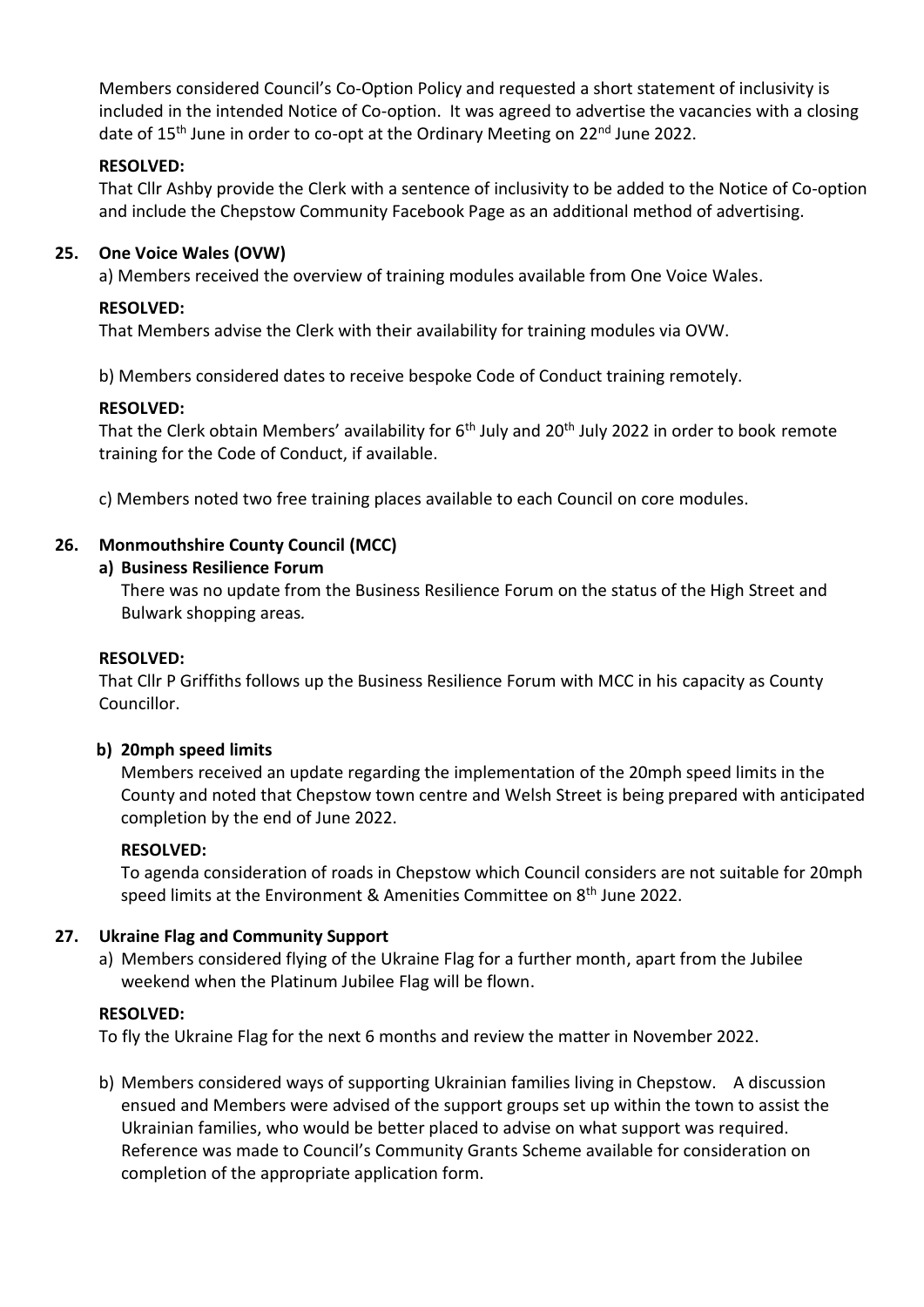### **RESOLVED:**

That Cllrs E Becker and T Griffiths liaise with local Ukrainian support groups in relation to grant applications.

### **28. Green Bin Store**

Members received an update on progress to date in having the green bin store moved from its current location by the Boatman*.* It was noted that the area in front of Lloyds Bank was not feasible and a response from Select was awaited. Alternative sites were suggested.

### **RESOLVED:**

To investigate the area near the Barclays Bank building at the edge of the steps and defer this item to Environment & Amenities Committee on 8th June 2022 for further consideration.

### **29. Finance**

### **a) Monthly Bank Reconciliation, Accounts and Income and Expenditure**

Members noted that due to the work currently being undertaken to complete the financial year end 2021/22 no monthly reports were available.

### **b) Installation of a bench and dog bin – Bulwark Senior Citizens Club**

Members considered the report detailing the costs associated with the purchase and installation of a bench and dog bin near to Bulwark Senior Citizens Club, subject to the relevant consents. Members were also advised of the additional costs for dog waste collection.

### **RESOLVED:**

- i) To purchase and install a dog waste bin near to the Bulwark Senior Citizens Club at a cost of £209 + VAT *(Litter Act 1983, ss5,6 &)*
- ii) To purchase and install a bench with arms near to the Bulwark Senior Citizens Club at a cost of £412 + VAT *(Parish Councils Act 1957, s1)*

#### **c) Annual Report 2021/22**

The Clerk was commended on the Annual Report 2021/22 and Members considered distributing a hard copy of the report to all households in Chepstow.

#### **RESOLVED:**

To print and deliver a copy of the Annual Report 2021/22 to all households in Chepstow at a cost of £2,660 plus £780 Royal Mail Door to Door delivery *(LGA 1972, s142).*

#### **d) Gum Drop renewal**

Members considered membership renewal of the Gum Drop bins. Although the Clerk advised that the bins did not appear to be heavily used, as a new Council it wished to renew membership for an additional year and monitor their use in the meantime.

#### **RESOLVED:**

To renew membership of the Gum Drop bins for one year at a cost of £545 *(Litter Act 1983, s5,6).*

#### **30. Correspondence**

- a) Members considered and raised no issues on the correspondence listed in the Correspondence Schedule.
- b) Members considered and welcomed correspondence from a resident regarding LGBTQ+ activities in Chepstow. It was noted that Council was in receipt of a Pride flag and it was requested if this could be flown during Pride week.

#### **RESOLVED:**

To nominate Cllrs S Ashby, J Becker and M Griffiths to a Diversity Working Group and invite the resident to participate.